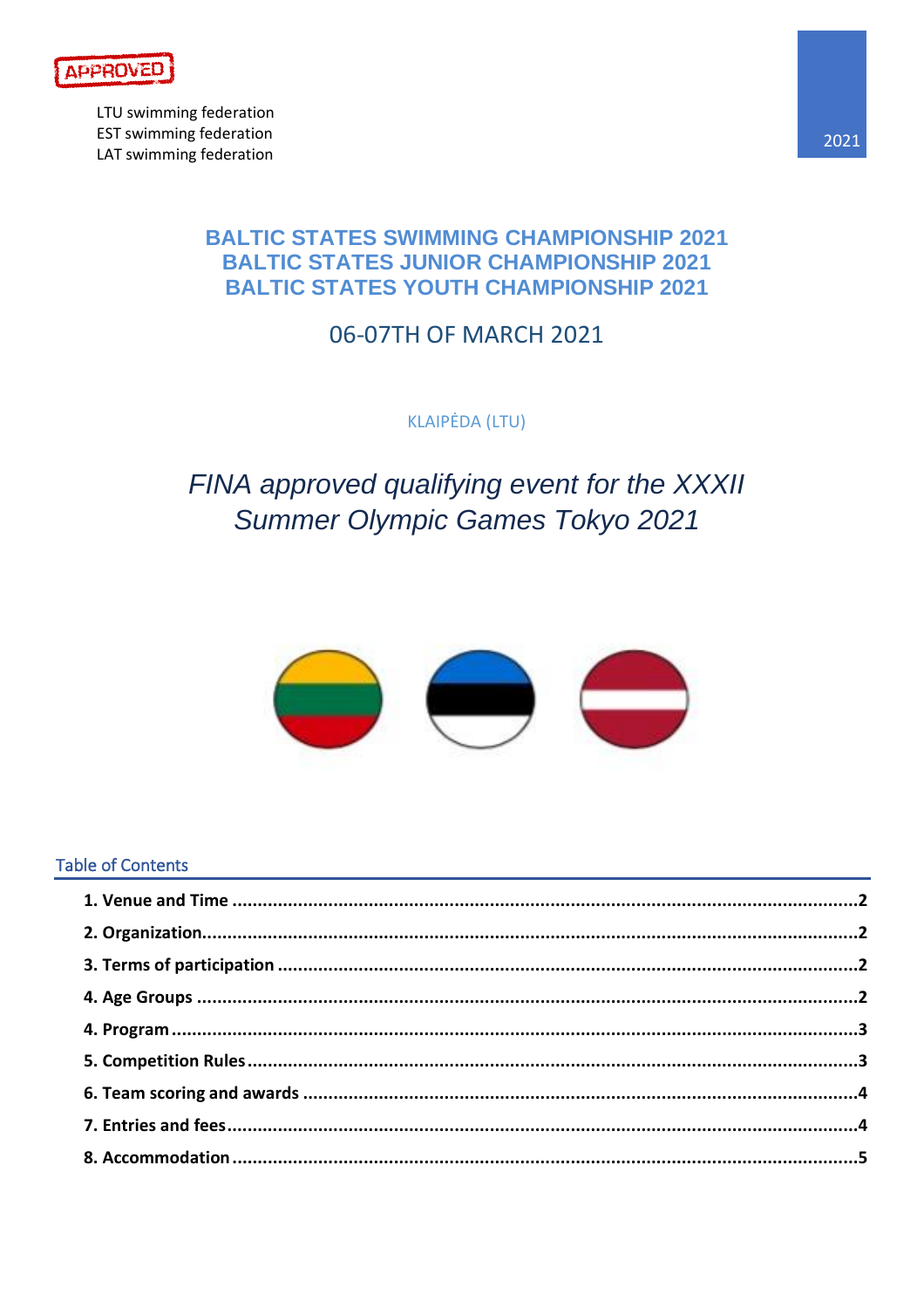### <span id="page-1-0"></span>1. Venue and Time

- The competition will take place on 06-07<sup>th</sup> of March 2021 in Klaipeda (LTU).
- 10 lanes 50 m swimming pool Klaipeda (Lithuania).
- The date of arrival is 05th (Friday) of March 2021.
- Coopetition days:

| <b>DAY I</b>                  | <b>DAY II</b>               |  |  |  |
|-------------------------------|-----------------------------|--|--|--|
| 06th of March 2021 (Saturday) | 07th of March 2021 (Sunday) |  |  |  |
| <b>Qualification heats:</b>   | <b>Qualification heats:</b> |  |  |  |
| Warm up 8.45 - 9.55           | Warm up 8.45 - 9.55         |  |  |  |
| Competition starts at 10.00   | Competition starts at 10.00 |  |  |  |
| <b>FINALS</b>                 | <b>FINALS</b>               |  |  |  |
| Warm up 16.00-16:55           | Warm up 16.00-16:55         |  |  |  |
| Competition starts at 17.00   | Competition starts at 17.00 |  |  |  |

<span id="page-1-1"></span>*\* Trainings will be available on March 05nd upon additional fee and arranged training schedule in advance.* 

## 2. Organization

The LTU Swimming Federation is responsible for the organization and management of the event. The swimming contests will be judged by the Referees Panel appointed by the Lithuanian Swimming Federation. The competition will be organized and officiated according to the FINA rules and regulations.

## <span id="page-1-2"></span>3. Terms of participation

- Championship and meet are open for the Baltic States Latvia, Lithuania and Estonia.
- It is allowed to enter up to two swimmers from each age group in each individual event.
- For additional entries athletes must have at least 525 FINA points at respective event.
- **If additionally entered athlete achieved result is lower than 525 FINA points, team will be invoiced extra fee in amount of 15,00 EUR for each result.**
- The number of relay entries per event per team are not limited.
- All entry times must be achieved in 15 months prior to the competition in 50m pool.

## <span id="page-1-3"></span>4. Age Groups

- **Youth (Y)**: girls 2006 y.o.b. and younger; boys 2005 y.o.b. and younger.
- **Junior (J)**: girls 2004-2005 y.o.b.; boys 2003-2004 y.o.b.
- **Open (O)**: events that are not represented on the program of the Olympic Games, the finals of the individual events and the relay events in the evening sessions are held as open age group races.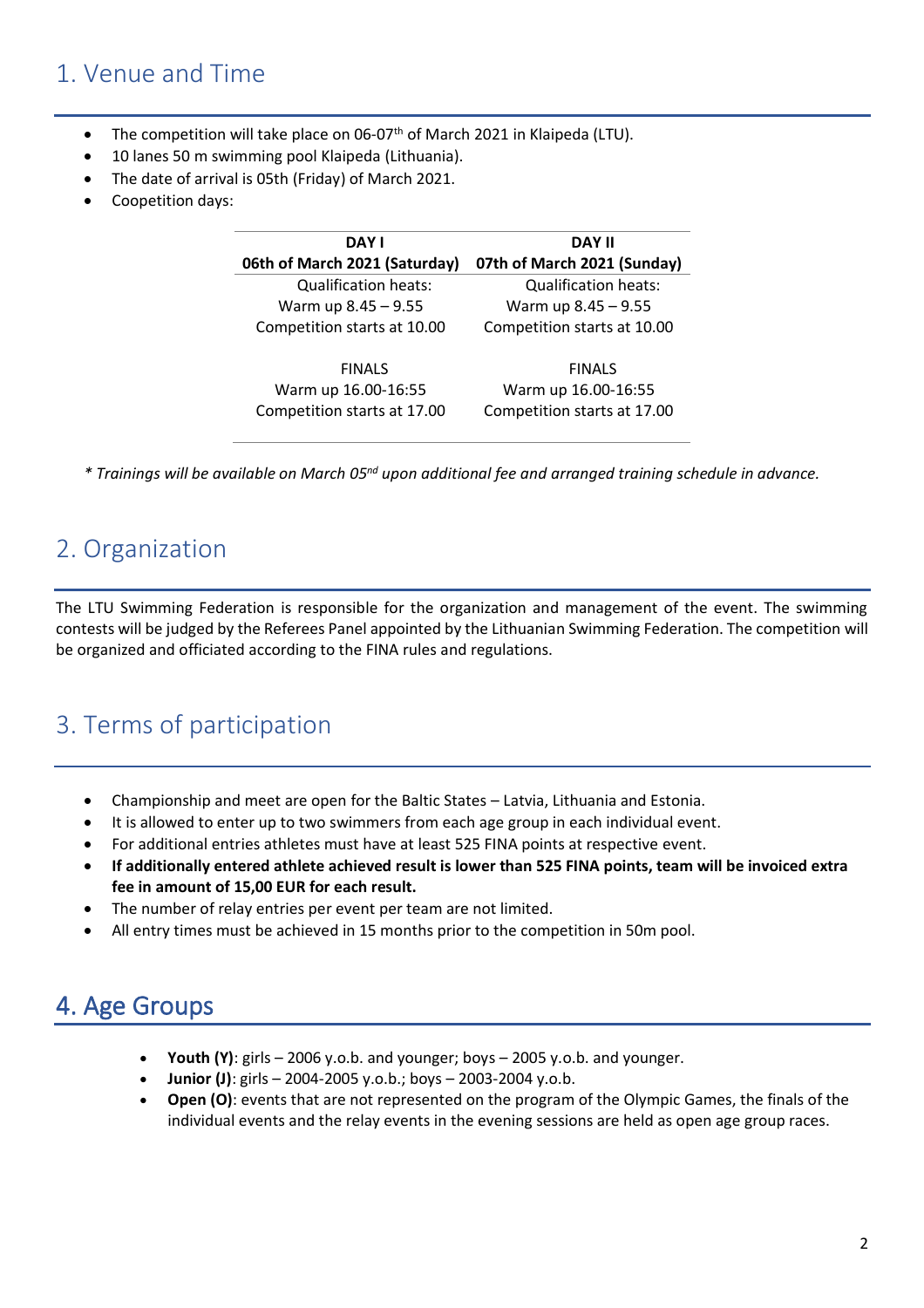<span id="page-2-0"></span>

| DAY I 06th March 2021 (Saturday)             |                        |               |                     | DAY II 07th March 2021 (Sunday) |                                             |                        |                   |                     |  |
|----------------------------------------------|------------------------|---------------|---------------------|---------------------------------|---------------------------------------------|------------------------|-------------------|---------------------|--|
|                                              | Morning section        | <b>FINALS</b> |                     | Morning section                 |                                             |                        | <b>FINALS</b>     |                     |  |
|                                              | Warm-up 8.45-9.55      |               | Warm-up 16.00-16.55 |                                 | Warm-up 8.45-9.55                           |                        |                   | Warm-up 16.00-16.55 |  |
|                                              | Start: 10.00           |               | Start: 17.00        |                                 |                                             | Start: 10.00           |                   | Start: 17.00        |  |
| 1.                                           | 100 free M             |               | 100 free M          | 100 free W<br>18.               |                                             |                        | 100 free W        |                     |  |
| 2.                                           | 200 free W             |               | 200 free W          | 200 free M<br>19.               |                                             |                        | 200 free M        |                     |  |
|                                              | Award Youth and Junior |               | <b>Award OPEN</b>   |                                 | Award Youth and Junior                      |                        | <b>Award OPEN</b> |                     |  |
| 3.                                           | 200 breast M           |               | 200 breast M        | 20.                             |                                             | 200 breast W           |                   | 200 breast W        |  |
| 4.                                           | 100 breast W           |               | 100 breast W        |                                 | 21.                                         | 100 breast M           |                   | 100 breast M        |  |
|                                              | Award Youth and Junior |               | <b>Award OPEN</b>   | Award Youth and Junior          |                                             |                        | <b>Award OPEN</b> |                     |  |
| 5.                                           | 100 Back M             |               | 100 Back M          |                                 | 100 Back W<br>22.                           |                        |                   | 100 Back W          |  |
| 6.                                           | 200 Back W             |               | 200 Back W          |                                 | 200 Back M<br>23.                           |                        |                   | 200 Back M          |  |
|                                              | Award Youth and Junior |               | <b>Award OPEN</b>   |                                 | Award Youth and Junior                      |                        |                   | <b>Award OPEN</b>   |  |
| 7.                                           | 200 Fly M              |               | 200 Fly M           |                                 | 24.<br>200 Fly W                            |                        |                   | 200 Fly W           |  |
| 8.                                           | 100 Fly W              |               | 100 Fly W           |                                 | 100 Fly M<br>25.                            |                        |                   | 100 Fly M           |  |
|                                              | Award Youth and Junior |               | <b>Award OPEN</b>   |                                 |                                             | Award Youth and Junior |                   | <b>Award OPEN</b>   |  |
| 9.                                           | 400 Free M             |               | 400 Free M          |                                 | 26.<br>400 Free W                           |                        |                   | 400 Free W          |  |
| 10.                                          | 50 Free W              |               | 50 Free W           |                                 | 27.                                         | 50 Free M              |                   | 50 Free M           |  |
| 11.                                          | 50 breast M (OPEN)     |               | 50 breast M (OPEN)  |                                 | 28.                                         | 50 breast W (OPEN)     |                   | 50 breast W (OPEN)  |  |
|                                              | Award Youth and Junior |               | <b>Award OPEN</b>   |                                 |                                             | Award Youth and Junior |                   | <b>Award OPEN</b>   |  |
| 12.                                          | 200 IM M               |               | 200 IM M            |                                 | 29.                                         | 200 IM W               |                   | 200 IM W            |  |
| 13.                                          | 400 IM W               |               | 400 IM W            |                                 | 30.                                         | 400 IM M               |                   | 400 IM M            |  |
| 14.                                          | 50 Fly M (OPEN)        |               | 50 Fly M (OPEN)     |                                 | 31.                                         | 50 Fly W (OPEN)        |                   | 50 Fly W (OPEN)     |  |
| 15.                                          | 50 Back W (OPEN)       |               | 50 Back W (OPEN)    |                                 | 32.                                         | 50 Back M (OPEN)       |                   | 50 Back M (OPEN)    |  |
| 16.                                          | 4x100 medley M         | Youth         | 4x100 medley M      |                                 | 33.                                         | 4x100 medley           | Youth             | 4x100 medley W      |  |
|                                              |                        | Junior        | (OPEN)              |                                 |                                             | W                      | Junior            | (OPEN)              |  |
| 17.                                          | 4x100 free W           | Youth         | 4x100 free W (OPEN) |                                 | 34.                                         | 4x100 free M           | Youth             | 4x100 free M        |  |
|                                              |                        | Junior        |                     |                                 |                                             |                        | Junior            | (OPEN)              |  |
| Award Youth and Junior<br><b>Award OPEN</b>  |                        |               |                     |                                 | Award Youth and Junior<br><b>Award OPEN</b> |                        |                   |                     |  |
| TEAMS and BEST Performances award ceremonies |                        |               |                     |                                 |                                             |                        |                   |                     |  |

## <span id="page-2-1"></span>5. Competition Rules

- This meet is a FINA approved qualification meet.
- This competition is certified generally in accordance with the FINA rules and under the event regulations of the Swimming Federation of Lithuania.
- The competition is held with preliminaries and finals A and B for all 50m and 100m individual events.
- The competition is held with preliminaries and final for all 200m and 400m individual events.
- The winners of the youth and junior age groups in the individual events of the competition that are represented on the program of the Olympic Games are determined during preliminary heats as the timed final races.
- The relay events in the morning sessions are youth and junior age group events only.
- Penalty fee for not attending to the start (mark 'DNS' in the Official Results): individual event 10 EUR, relay event – 20 EUR.
- Withdrawals from the final(-s)/reserve must be given to the secretary of the competition within 30 minutes after the last heat of respective event.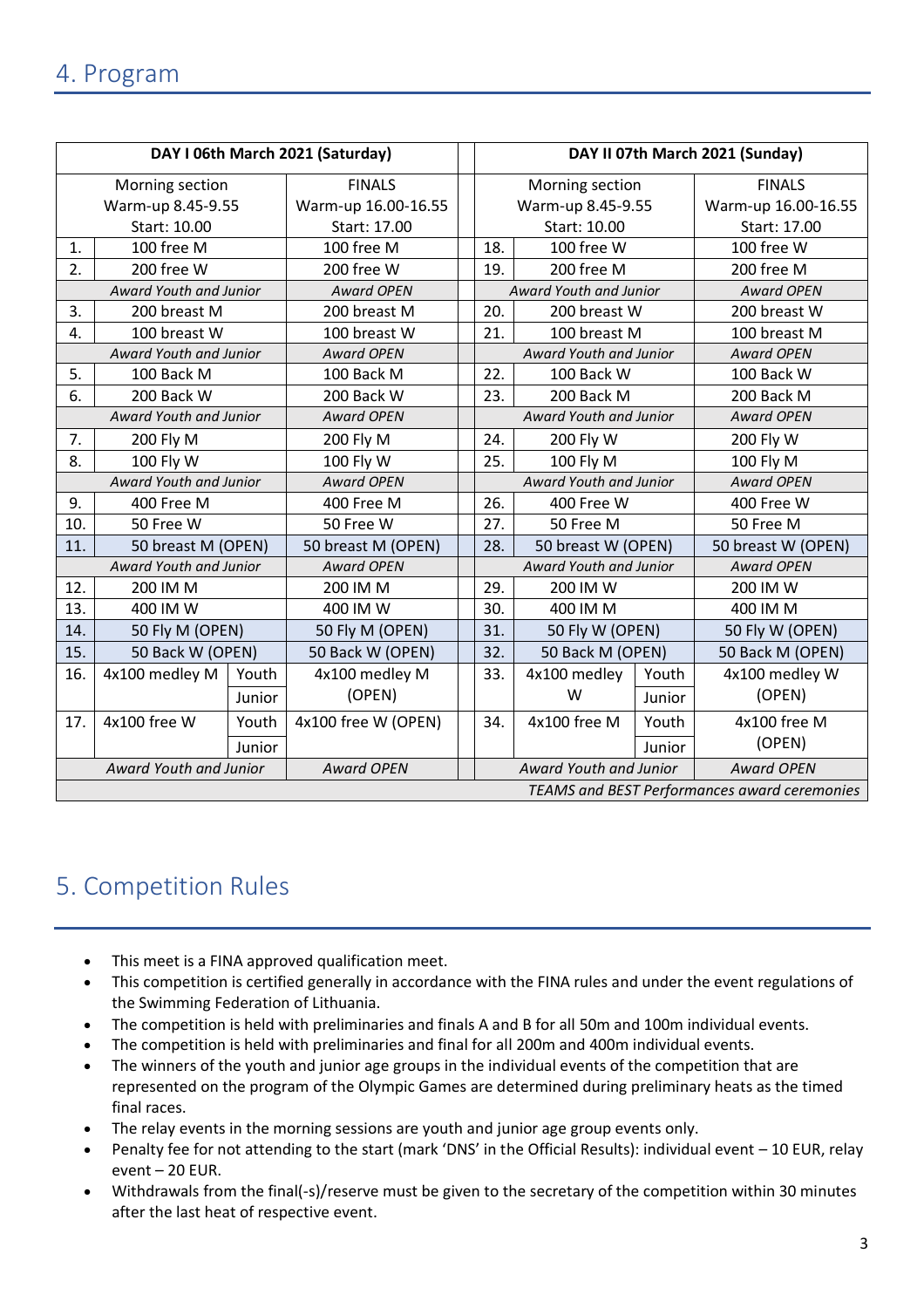• Deposit in case of protest is 50 EUR.

## <span id="page-3-0"></span>6. Team scoring and awards

#### **Youth and Junior age group:**

Two fastest swimmers from each country in each gender and age group bring points for their team in individual events as follows: 1<sup>st</sup> place – 7 points, 2<sup>nd</sup> – 5 points, 3<sup>rd</sup> – 4 points, 4<sup>th</sup> – 3 points, 5<sup>th</sup> – 2 points, 6<sup>th</sup> – 1 point. The fastest relay team from each country in each gender and age group bring points for their team in relay events in each session as follows:  $1^{st}$  place – 14 points,  $2^{nd}$  – 10 points,  $3^{rd}$  – 8 points.

#### **Open age group:**

8 fastest swimmers from final A in each gender bring points for their team in individual events as follows:  $1^{st}$  place – 9 points,  $2^{nd}$  – 7 points,  $3^{rd}$  – 6 points,  $4^{th}$  – 5 points,  $5^{th}$  – 4 points,  $6^{th}$  – 3 points,  $7^{th}$  – 2 points,  $8^{th}$  – 1 point.

The fastest relay team from each country in each gender bring points for their team in relay events in each session as follows:  $1^{st}$  place – 18 points,  $2^{nd}$  – 14 points,  $3^{rd}$  – 12 points.

#### **AWARDS**

- Three fastest swimmers and relay teams in each event and gender in youth, junior and open age group will be awarded with medals.
- Best swimmer in each gender according to the actual FINA Points Table in youth, junior and senior age groups will be awarded with special prizes.
- Each country will be awarded with cup according to the overall ranking.

## <span id="page-3-1"></span>7. Entries and fees

- Final Entries should be submitted using the Online Entry System that can be found on the address: [https://www.swimrankings.net/manager/.](https://www.swimrankings.net/manager/) System closes on 2<sup>nd</sup> of March 2021.
- By default technical entry times for an individual and relay events will be based on information from the European Swimming Federation (LEN) rankings database and other FINA members' competition results that are achieved in Open Competition between the period from the 5<sup>th</sup> of December 2019 till the 4<sup>th</sup> of March
- 2021 and can be found on the website: [www.swimrankings.net.](http://www.swimrankings.net/) • All competing swimmers must be entered in the meet (even if they are not swimming in individual events)
- and relay entries should be filled with the names of the swimmers respectively. • Names for the team delegates together with the Entry Reports must be sent by the team representative and received by the Swimming Federation of Lithuania **by midnight on the** 2<sup>nd</sup> of March 2021 by e-mail to the address: info@ltuswimming.com indicating in the e-mail subject the names of the meet and the team. The entries should consider received after the sender has got the confirmation e-mail (replay).
- The last corrections (substitution or withdrawal) for an individual or relay events must be submitted to the secretary of the competition no later than 60 minutes before the start of the session in which the race takes place.
- By submitting the entries, the represented organization confirms the all participants' eligibility of their health conditions and ability of all entrants to take part in competition, and takes the full responsibility of their health insurance, accommodation, catering and travel etc. expenses.